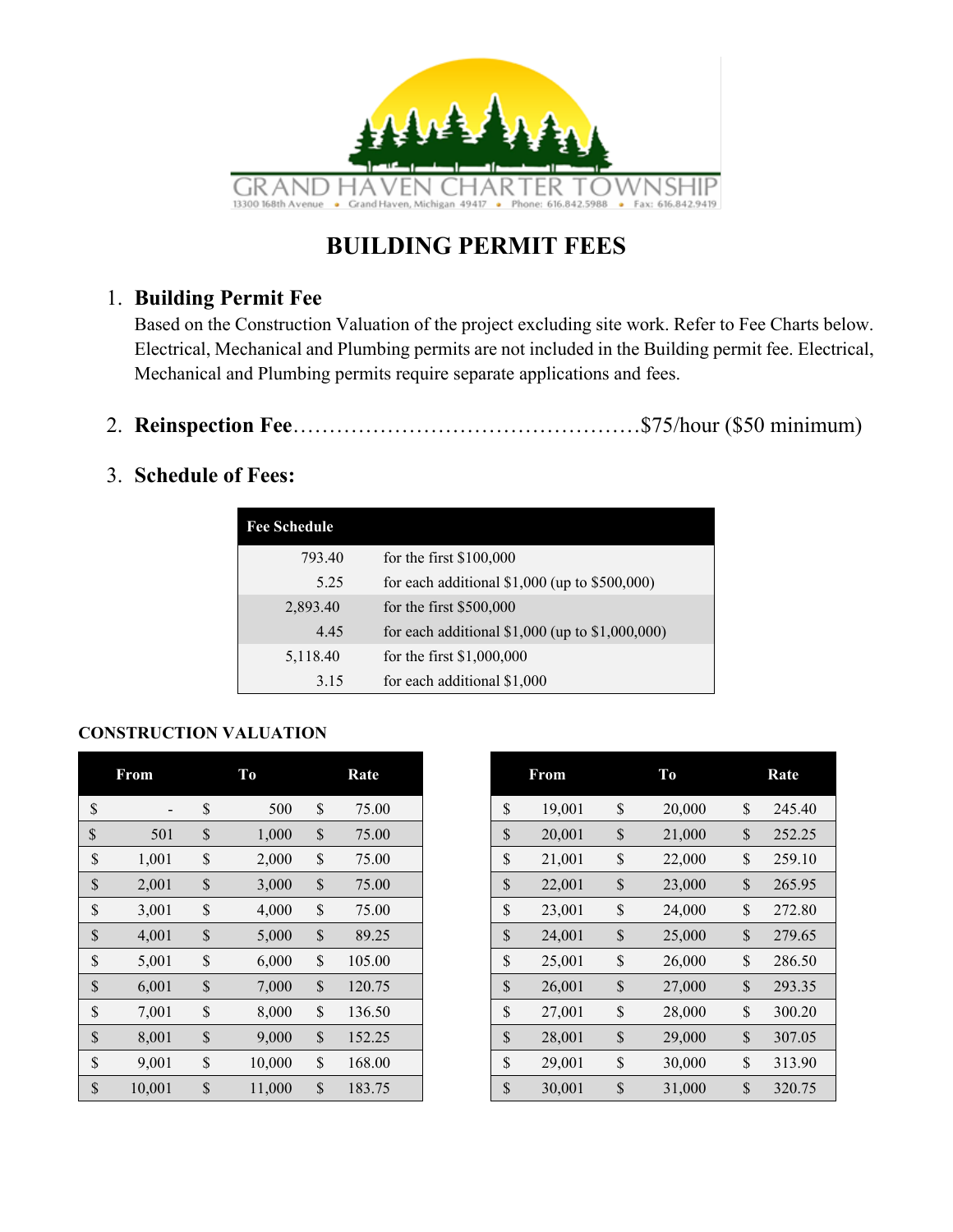| \$<br>12,001<br>\$<br>\$<br>197.45<br>\$<br>13,000<br>32,001<br>33,000<br>\$<br>\$<br>$\$$<br>$\mathbb{S}$<br>204.30<br>13,001<br>14,000<br>33,001<br>34,000 |
|--------------------------------------------------------------------------------------------------------------------------------------------------------------|
|                                                                                                                                                              |
|                                                                                                                                                              |
| \$<br>\$<br>$\mathbb S$<br>\$<br>211.15<br>14,001<br>15,000<br>35,000<br>34,001                                                                              |
| \$<br>\$<br>\$<br>218.00<br>\$<br>15,001<br>16,000<br>36,000<br>35,001                                                                                       |
| \$<br>\$<br>\$<br>16,001<br>\$<br>17,000<br>224.85<br>36,001<br>37,000                                                                                       |
| \$<br>\$<br>\$<br>231.70<br>\$<br>17,001<br>18,000<br>37,001<br>38,000                                                                                       |
| \$<br>\$<br>\$<br>$\$$<br>18,001<br>19,000<br>238.55<br>38,001<br>39,000                                                                                     |
| \$<br>\$<br>$\mathbb S$<br>\$<br>39,001<br>40,000<br>382.40<br>71,000<br>70,001                                                                              |
| \$<br>\$<br>\$<br>40,001<br>41,000<br>389.25<br>$\$$<br>71,001<br>72,000                                                                                     |
| \$<br>\$<br>\$<br>$\$$<br>41,001<br>396.10<br>42,000<br>72,001<br>73,000                                                                                     |
| \$<br>\$<br>\$<br>$\mathbb{S}% _{t}\left( t\right) \equiv\mathbb{S}_{t}\left( t\right)$<br>42,001<br>402.95<br>43,000<br>73,001<br>74,000                    |
| \$<br>$\$$<br>$\$$<br>43,001<br>\$<br>409.80<br>44,000<br>74,001<br>75,000                                                                                   |
| \$<br>\$<br>\$<br>$\mathbb{S}$<br>44,001<br>45,000<br>416.65<br>75,001<br>76,000                                                                             |
| \$<br>$\mathbb S$<br>\$<br>\$<br>45,001<br>46,000<br>423.50<br>76,001<br>77,000                                                                              |
| \$<br>\$<br>\$<br>$\mathbb{S}$<br>46,001<br>47,000<br>430.35<br>78,000<br>77,001                                                                             |
| $\$$<br>\$<br>$\$$<br>\$<br>47,001<br>48,000<br>437.20<br>78,001<br>79,000                                                                                   |
| \$<br>\$<br>48,001<br>49,000<br>\$<br>444.05<br>$\$$<br>80,000<br>79,001                                                                                     |
| $\mathbb S$<br>\$<br>\$<br>$\$$<br>49,001<br>50,000<br>450.90<br>80,001<br>81,000                                                                            |
| \$<br>\$<br>\$<br>$\mathbb{S}$<br>50,001<br>51,000<br>457.75<br>81,001<br>82,000                                                                             |
| \$<br>\$<br>\$<br>$\$$<br>51,001<br>52,000<br>464.60<br>82,001<br>83,000                                                                                     |
| \$<br>\$<br>\$<br>$\$$<br>52,001<br>53,000<br>471.45<br>83,001<br>84,000                                                                                     |
| \$<br>\$<br>\$<br>$\mathbb{S}% _{t}\left( t\right) \equiv\mathbb{S}_{t}\left( t\right)$<br>478.30<br>85,000<br>53,001<br>54,000<br>84,001                    |
| $\$$<br>\$<br>\$<br>485.15<br>$\$$<br>86,000<br>54,001<br>55,000<br>85,001                                                                                   |
| \$<br>\$<br>\$<br>$\$$<br>56,000<br>492.00<br>86,001<br>87,000<br>55,001                                                                                     |
| \$<br>$\mathbb{S}$<br>\$<br>\$<br>56,001<br>57,000<br>498.85<br>88,000<br>87,001                                                                             |
| \$<br>\$<br>\$<br>$\$$<br>57,001<br>58,000<br>505.70<br>88,001<br>89,000                                                                                     |
| \$<br>\$<br>\$<br>$\mathbb S$<br>58,001<br>59,000<br>89,001<br>90,000<br>512.55                                                                              |
| \$<br>\$<br>59,001<br>60,000<br>\$<br>519.40<br>90,001<br>\$<br>91,000                                                                                       |
| \$<br>\$<br>\$<br>$\$$<br>60,001<br>61,000<br>526.25<br>91,001<br>92,000                                                                                     |
| \$<br>\$<br>61,001<br>62,000<br>\$<br>533.10<br>92,001<br>\$<br>93,000                                                                                       |
| \$<br>\$<br>62,001<br>63,000<br>\$<br>539.95<br>93,001<br>$\$$<br>94,000                                                                                     |
| \$<br>$\mathbb{S}$<br>\$<br>\$<br>63,001<br>64,000<br>546.80<br>95,000<br>94,001                                                                             |
| \$<br>\$<br>$\$$<br>64,001<br>65,000<br>\$<br>96,000<br>553.65<br>95,001                                                                                     |
| \$<br>\$<br>$\$$<br>66,000<br>\$<br>560.50<br>65,001<br>96,001<br>97,000                                                                                     |
| \$<br>66,001<br>\$<br>67,000<br>\$<br>567.35<br>$\$$<br>98,000<br>97,001                                                                                     |
| \$<br>\$<br>\$<br>$\$$<br>67,001<br>68,000<br>574.20<br>98,001<br>99,000                                                                                     |
| \$<br>\$<br>$\$$<br>\$<br>68,001<br>69,000<br>581.05<br>99,001<br>100,000                                                                                    |
| $\mathbb S$<br>69,001<br>$\mathbb{S}$<br>70,000<br>587.90                                                                                                    |

| \$<br>31,001 | \$<br>32,000  | \$<br>327.60 |
|--------------|---------------|--------------|
| \$<br>32,001 | \$<br>33,000  | \$<br>334.45 |
| \$<br>33,001 | \$<br>34,000  | \$<br>341.30 |
| \$<br>34,001 | \$<br>35,000  | \$<br>348.15 |
| \$<br>35,001 | \$<br>36,000  | \$<br>355.00 |
| \$<br>36,001 | \$<br>37,000  | \$<br>361.85 |
| \$<br>37,001 | \$<br>38,000  | \$<br>368.70 |
| \$<br>38,001 | \$<br>39,000  | \$<br>375.55 |
| \$<br>70,001 | \$<br>71,000  | \$<br>594.75 |
| \$<br>71,001 | \$<br>72,000  | \$<br>601.60 |
| \$<br>72,001 | \$<br>73,000  | \$<br>608.45 |
| \$<br>73,001 | \$<br>74,000  | \$<br>615.30 |
| \$<br>74,001 | \$<br>75,000  | \$<br>622.15 |
| \$<br>75,001 | \$<br>76,000  | \$<br>629.00 |
| \$<br>76,001 | \$<br>77,000  | \$<br>635.85 |
| \$<br>77,001 | \$<br>78,000  | \$<br>642.70 |
| \$<br>78,001 | \$<br>79,000  | \$<br>649.55 |
| \$<br>79,001 | \$<br>80,000  | \$<br>656.40 |
| \$<br>80,001 | \$<br>81,000  | \$<br>663.25 |
| \$<br>81,001 | \$<br>82,000  | \$<br>670.10 |
| \$<br>82,001 | \$<br>83,000  | \$<br>676.95 |
| \$<br>83,001 | \$<br>84,000  | \$<br>683.80 |
| \$<br>84,001 | \$<br>85,000  | \$<br>690.65 |
| \$<br>85,001 | \$<br>86,000  | \$<br>697.50 |
| \$<br>86,001 | \$<br>87,000  | \$<br>704.35 |
| \$<br>87,001 | \$<br>88,000  | \$<br>711.20 |
| \$<br>88,001 | \$<br>89,000  | \$<br>718.05 |
| \$<br>89,001 | \$<br>90,000  | \$<br>724.90 |
| \$<br>90,001 | \$<br>91,000  | \$<br>731.75 |
| \$<br>91,001 | \$<br>92,000  | \$<br>738.60 |
| \$<br>92,001 | \$<br>93,000  | \$<br>745.45 |
| \$<br>93,001 | \$<br>94,000  | \$<br>752.30 |
| \$<br>94,001 | \$<br>95,000  | \$<br>759.15 |
| \$<br>95,001 | \$<br>96,000  | \$<br>766.00 |
| \$<br>96,001 | \$<br>97,000  | \$<br>772.85 |
| \$<br>97,001 | \$<br>98,000  | \$<br>779.70 |
| \$<br>98,001 | \$<br>99,000  | \$<br>786.55 |
| \$<br>99,001 | \$<br>100,000 | \$<br>793.40 |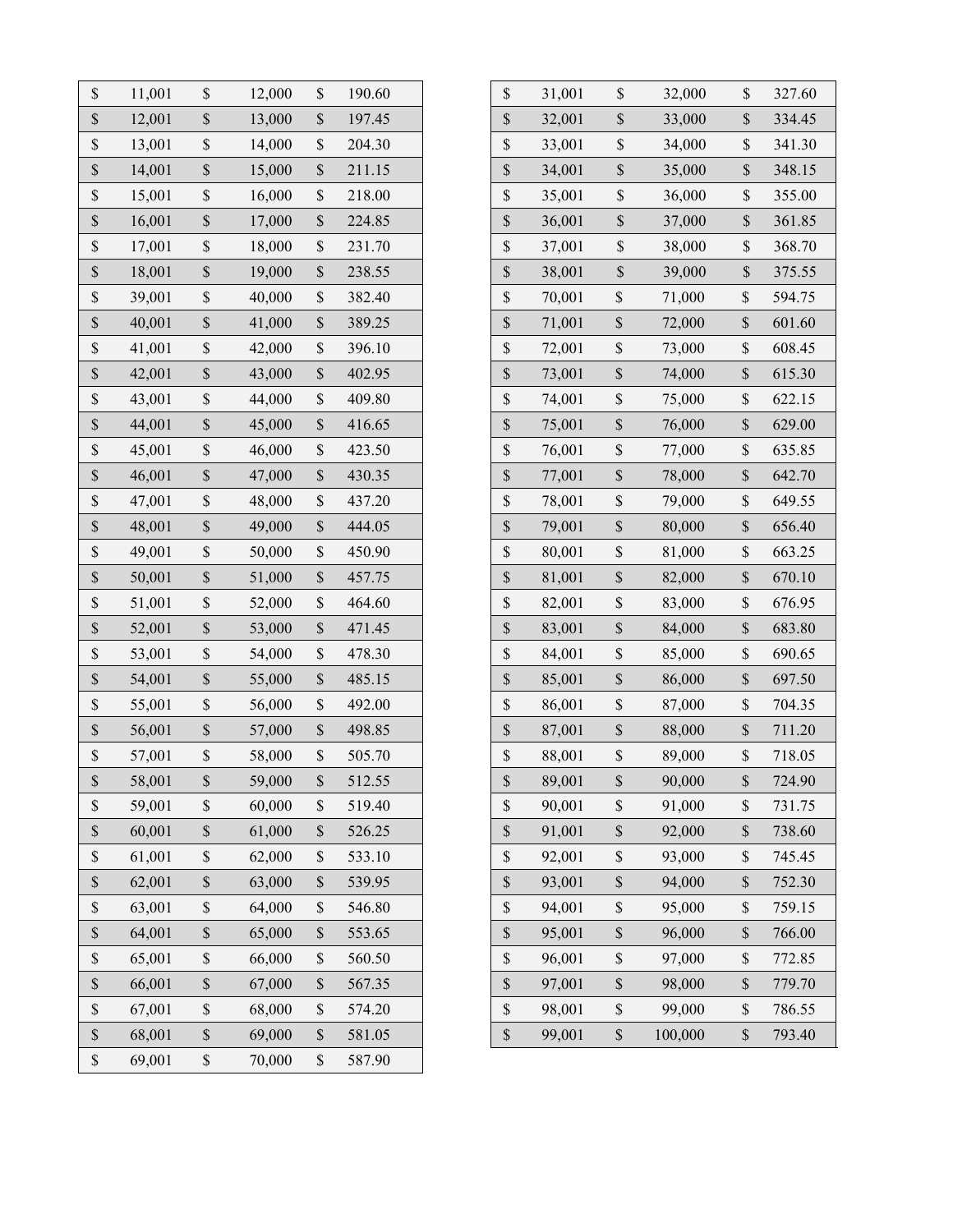

## **PLAN REVIEW FEE SCHEDULE BUILDING CODE REVIEW FEE**

*Adopted by Resolution 13-07-02 on July 22, 2013*

| $$0 - $500,000$ <sup>1</sup>                                | 0.0013 of building valuation, but not less than \$125 |
|-------------------------------------------------------------|-------------------------------------------------------|
| \$500,000 or greater                                        | $$650 + 0.0003$ of building valuation over \$500,000  |
| Mechanical, Plumbing,<br>Electrical (each code)             | 25% of Building Code Review Fee                       |
| Barrier Free Design, Energy<br><i>(if separate reviews)</i> | 25% of Building Code Review Fee                       |

Review of Alterations, Remodeling and Submissions where **no square footage calculations** are available:

| <b>Basic Services</b>      | $$100/hour (1-hour minimum)$ |
|----------------------------|------------------------------|
| <b>Consulting Services</b> | $$125/hour (1-hour minimum)$ |

<sup>1</sup> Based on ICC square foot construction cost table. The first \$125 of an application is non-refundable.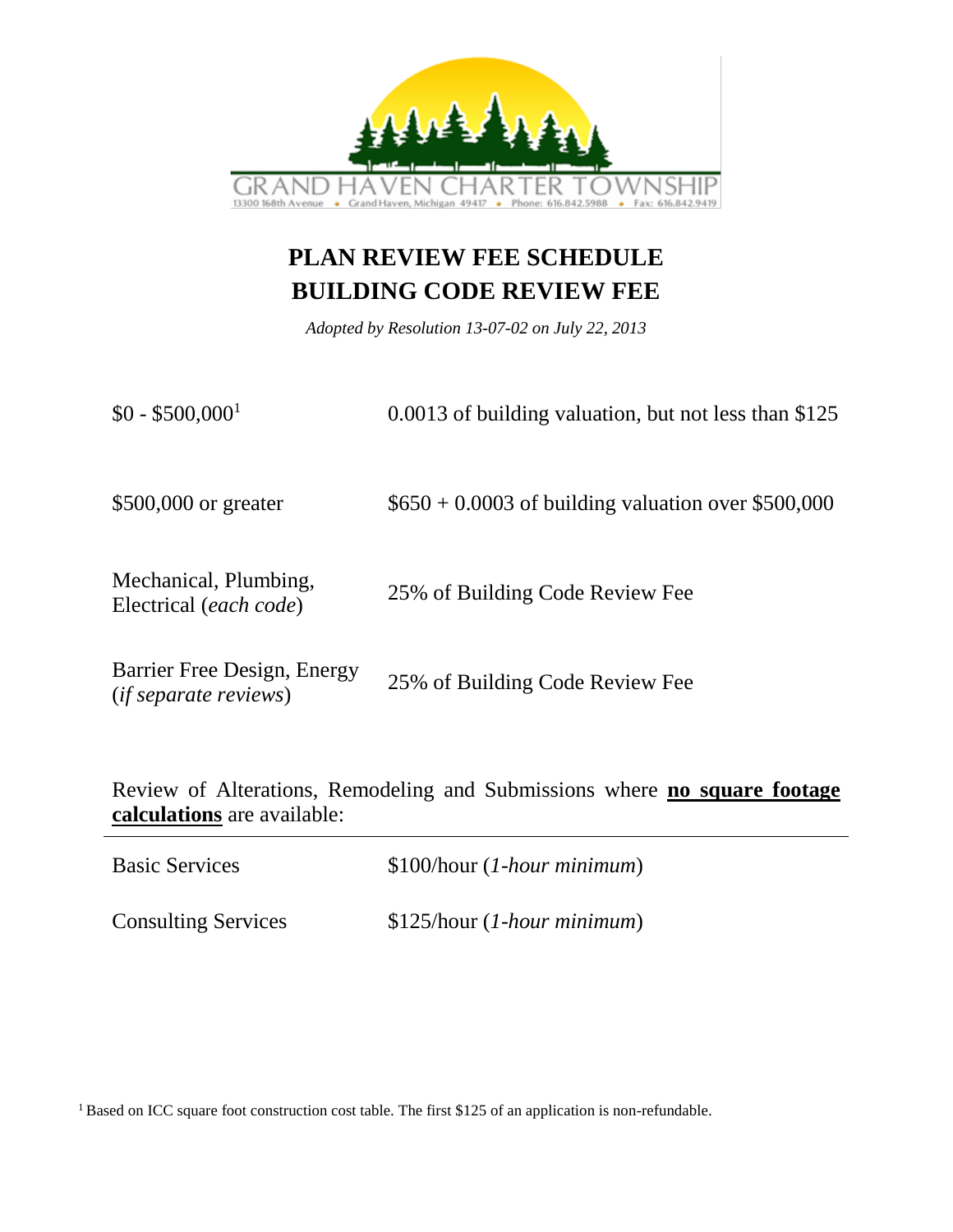

# **ELECTRICAL PERMIT FEE SCHEDULE**

| <b>ITEM DESCRIPTION</b>                                  | <b>BBB</b> | <b>ITEM DESCRIPTION</b>                                                                                                            | <b>E</b> |  |  |
|----------------------------------------------------------|------------|------------------------------------------------------------------------------------------------------------------------------------|----------|--|--|
| <b>Application Fee (includes one inspection)</b>         | \$50       | <b>Fire Alarms (stations or horns)</b>                                                                                             |          |  |  |
| Additional Inspections (each)*                           | \$50       | Up to $10$                                                                                                                         | \$50     |  |  |
| Special/Safety Inspection                                | \$50       | $11 - 20$                                                                                                                          | \$100    |  |  |
| <b>Service</b>                                           |            | Over 21 (each)                                                                                                                     | \$5      |  |  |
| 200 amps and below                                       | \$10       | Plan Review - Hourly Rate                                                                                                          | \$50     |  |  |
| $200 - 600$ amp                                          | \$15       | <b>Certification Fee</b>                                                                                                           | \$15     |  |  |
| $600 - 800$ amp                                          | \$20       | Starting Work w/o Permit                                                                                                           | \$50     |  |  |
| $800 - 1200$ amp                                         | \$25       | *Additional Inspections:<br>Additional inspections may                                                                             |          |  |  |
| $1200+$ amp ( <i>GFI only</i> )                          | \$50       | include one or more of each of the following - Temporary                                                                           |          |  |  |
| Circuit (each)                                           | \$4        | Power, Bonding, Underground, Service, Rough-In, and<br>Final.                                                                      |          |  |  |
| Furnace, Dishwasher, Range Hood,<br>Disposal, A/C (each) | \$5        | **Fee Clarification for Mobile Home Unit: When                                                                                     |          |  |  |
| Light Fixture (per 25 and fractions thereof)             | \$6        | installing a site service in a park, the permit application must<br>include the application fee, service, the number of park sites |          |  |  |
| Power Outlet (Over 30 amps) (each)                       | \$6        | and a final inspection. When setting a HUD mobile home in<br>a park, a permit must include the application fee, service,           |          |  |  |
| Sign (each)                                              |            | feeder and a final inspection. These shall be done by a                                                                            |          |  |  |
| Letter                                                   | \$15       | licensed electrical contractor. When setting a HUD mobile<br>home or a pre-manufactured home on private property, a                |          |  |  |
| Neon $-$ each 25 feet                                    | \$20       | permit must include the application fee, service, feeder and a<br>final inspection.                                                |          |  |  |
| <b>Electrical Heating Unit</b>                           | \$4        |                                                                                                                                    |          |  |  |
| Feeder, Bus Duct (per 50' & fraction<br>thereof)         | \$6        |                                                                                                                                    |          |  |  |
| Mobile Home Unit (each)**                                | \$6        |                                                                                                                                    |          |  |  |
| Recreational Vehicle Site (each)                         | \$4        |                                                                                                                                    |          |  |  |
| Energy Retrofit-Temp Control                             | \$45       |                                                                                                                                    |          |  |  |
| Conduit or Grounding Only                                | \$45       |                                                                                                                                    |          |  |  |
| <b>Transformer/Motor</b>                                 |            |                                                                                                                                    |          |  |  |
| Up to 20 KVA / Horsepower (each)                         | \$6        |                                                                                                                                    |          |  |  |
| 21-50 KVA / Horsepower (each)                            | \$10       |                                                                                                                                    |          |  |  |
| Over 51 KVA / Horsepower (each)                          | \$12       |                                                                                                                                    |          |  |  |

| <b>ITEM DESCRIPTION</b>                | 1  3  3 |
|----------------------------------------|---------|
| <b>Fire Alarms (stations or horns)</b> |         |
| Up to $10$                             | \$50    |
| $11 - 20$                              | \$100   |
| Over 21 (each)                         | \$5     |
| Plan Review - Hourly Rate              | \$50    |
| <b>Certification Fee</b>               | \$15    |
| Starting Work w/o Permit               | \$50    |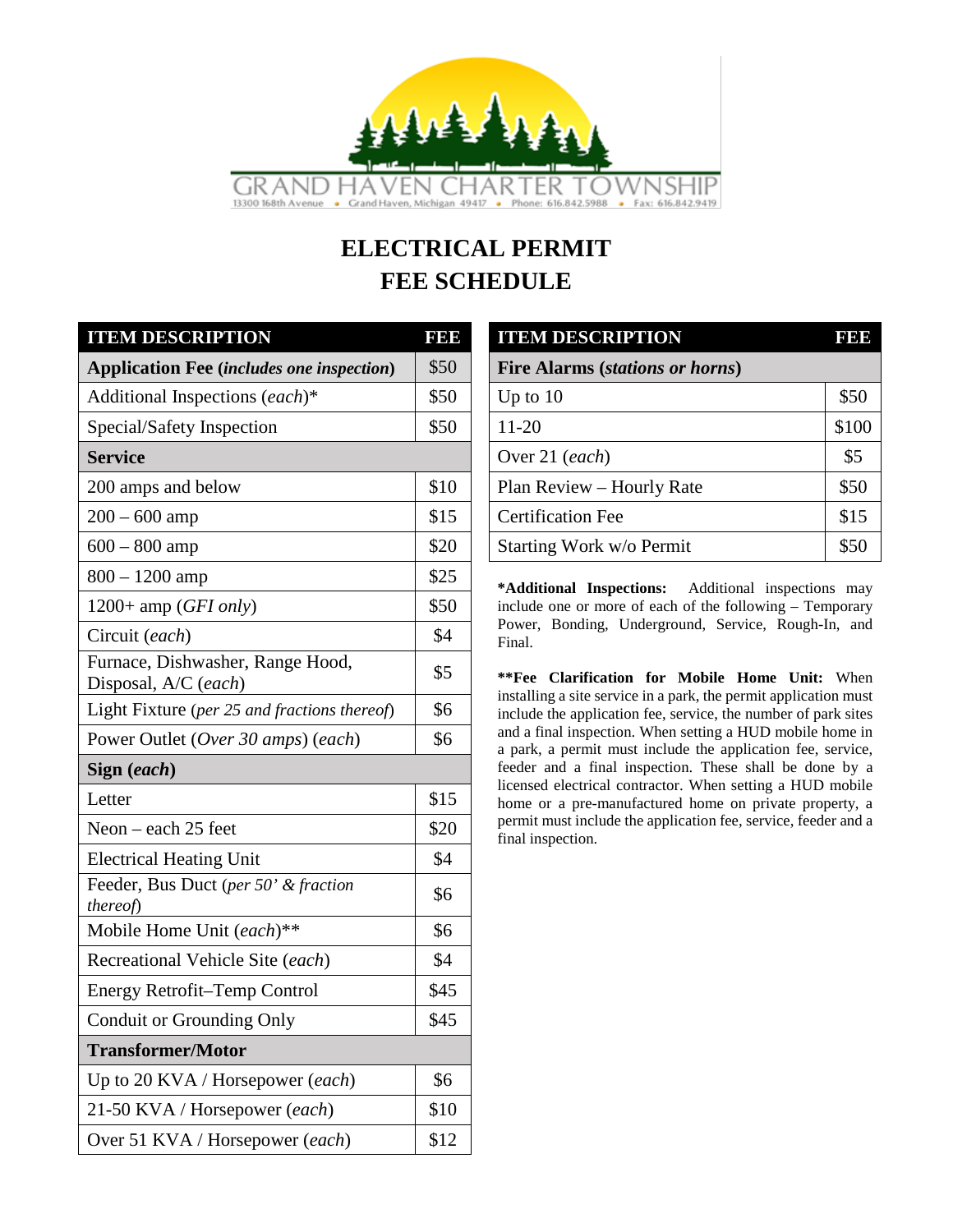

# **MECHANICAL PERMIT FEE SCHEDULE**

| <b>ITEM DESCRIPTION</b>                                               | 1999 | <b>ITEM DESCRIPTION</b>                                         | <b>BBB</b> |
|-----------------------------------------------------------------------|------|-----------------------------------------------------------------|------------|
| <b>Application Fee (includes one inspection)</b>                      | \$50 | Air Handlers - Vent & Exhaust Fans                              |            |
| <b>Additional Inspections (each)*</b>                                 | \$50 | Under 1,500 CFM (each)                                          | \$7        |
| Special/Safety Inspection                                             | \$50 | $1,500 - 10,000$ CFM (each)                                     | \$30       |
| Residential System (includes ducts or hot water<br><i>piping</i> )    | \$50 | $10,000 + \text{CFM}$ (each)                                    | \$60       |
| Duct system/Hydronic Piping (per zone, specify<br>if underground)     | \$20 | <b>Commercial Hoods</b>                                         | \$15       |
| Gas/Oil Burning Equipment new and/or<br>conversion units (each)       | \$30 | Heat Recovery Units or Thru-the-Wall Coil<br>Vents (each)       | \$10       |
| Water Heater (each)                                                   | \$5  | Unit Ventilators (each)                                         | \$10       |
| Manufactured Fireplace (Chimney, Wood Stoves,<br>Fireplaces) (each)   | \$30 | Unit Heaters (each)                                             | \$15       |
| Chimney, factory built                                                | \$25 | <b>Fire Suppression/Protection</b>                              |            |
| Solar Equipment Systems (each panel, piping fee<br>included) and tank | \$20 | Sprinkler Head (each) – min \$20                                | \$0.75     |
| Gas piping (per outlet)                                               | \$5  | <b>HVAC</b>                                                     |            |
| Exhaust Fan/Power Exhaust (each)                                      | \$5  | Duct (per foot) – min \$25                                      | \$0.10     |
| Flue Damper/Vent Pipe (each)                                          | \$5  | Piping (includes process piping, per $ft$ ) – min \$25          | \$0.05     |
| LPG $&$ Fuel Oil Tanks – above ground                                 | \$20 | Hydronic piping $(\text{per ft})$ – min \$25 - \$1,000 max      | \$0.05     |
| LPG $&$ Fuel Oil Tanks – underground                                  | \$25 | Incinerator (each)                                              | \$20       |
| Heat Pumps - Residential                                              | \$30 | Crematories (each)                                              | \$35       |
| Heat Pumps – Commercial (pipe not included)                           | \$20 | Humidifiers (each)                                              | \$10       |
| A/C & Refrigeration Heat Pumps (self-<br>contained) (each)            | \$30 | Boiler                                                          | \$30       |
| <b>Evaporator Coils</b>                                               | \$30 | Other (each)                                                    | \$30       |
| Refrigeration (Split System) - under 5 HP                             | \$30 | Mobile Home Unit (each)                                         | \$30       |
| Split System - 5 HP and over                                          | \$40 | Plan Review - Hourly Rate                                       | \$50       |
| Chiller (each)                                                        | \$50 | <b>Certification Fee</b>                                        | \$15       |
| Cooling Towers (each)                                                 | \$30 | Starting Work w/o Permit                                        | \$50       |
| Compressor, $15$ HP $-$ 50 HP (each)                                  | \$30 | *Additional Inspections: Additional inspections may include     |            |
| Over 50 HP (each)                                                     | \$60 | one or more of each of the following - Underground, Pressure    |            |
| Rooftop Heating and A/C combination                                   | \$50 | Test, Rough-In, Final, Rough-In Fireplace, and Final Fireplace. |            |

| <b>ITEM DESCRIPTION</b>                                    | 1999   |
|------------------------------------------------------------|--------|
| Air Handlers - Vent & Exhaust Fans                         |        |
| Under 1,500 CFM (each)                                     | \$7    |
| $1,500 - 10,000$ CFM (each)                                | \$30   |
| 10,000+ CFM (each)                                         | \$60   |
| <b>Commercial Hoods</b>                                    | \$15   |
| Heat Recovery Units or Thru-the-Wall Coil<br>Vents (each)  | \$10   |
| Unit Ventilators (each)                                    | \$10   |
| Unit Heaters (each)                                        | \$15   |
| <b>Fire Suppression/Protection</b>                         |        |
| Sprinkler Head (each) – min \$20                           | \$0.75 |
| <b>HVAC</b>                                                |        |
| Duct (per foot) – min \$25                                 | \$0.10 |
| Piping (includes process piping, per $ft$ ) – min \$25     | \$0.05 |
| Hydronic piping $(\text{per ft})$ – min \$25 - \$1,000 max | \$0.05 |
| Incinerator (each)                                         | \$20   |
| Crematories (each)                                         | \$35   |
| Humidifiers (each)                                         | \$10   |
| Boiler                                                     | \$30   |
| Other (each)                                               | \$30   |
| Mobile Home Unit (each)                                    | \$30   |
| Plan Review - Hourly Rate                                  | \$50   |
| <b>Certification Fee</b>                                   | \$15   |
| Starting Work w/o Permit                                   | \$50   |